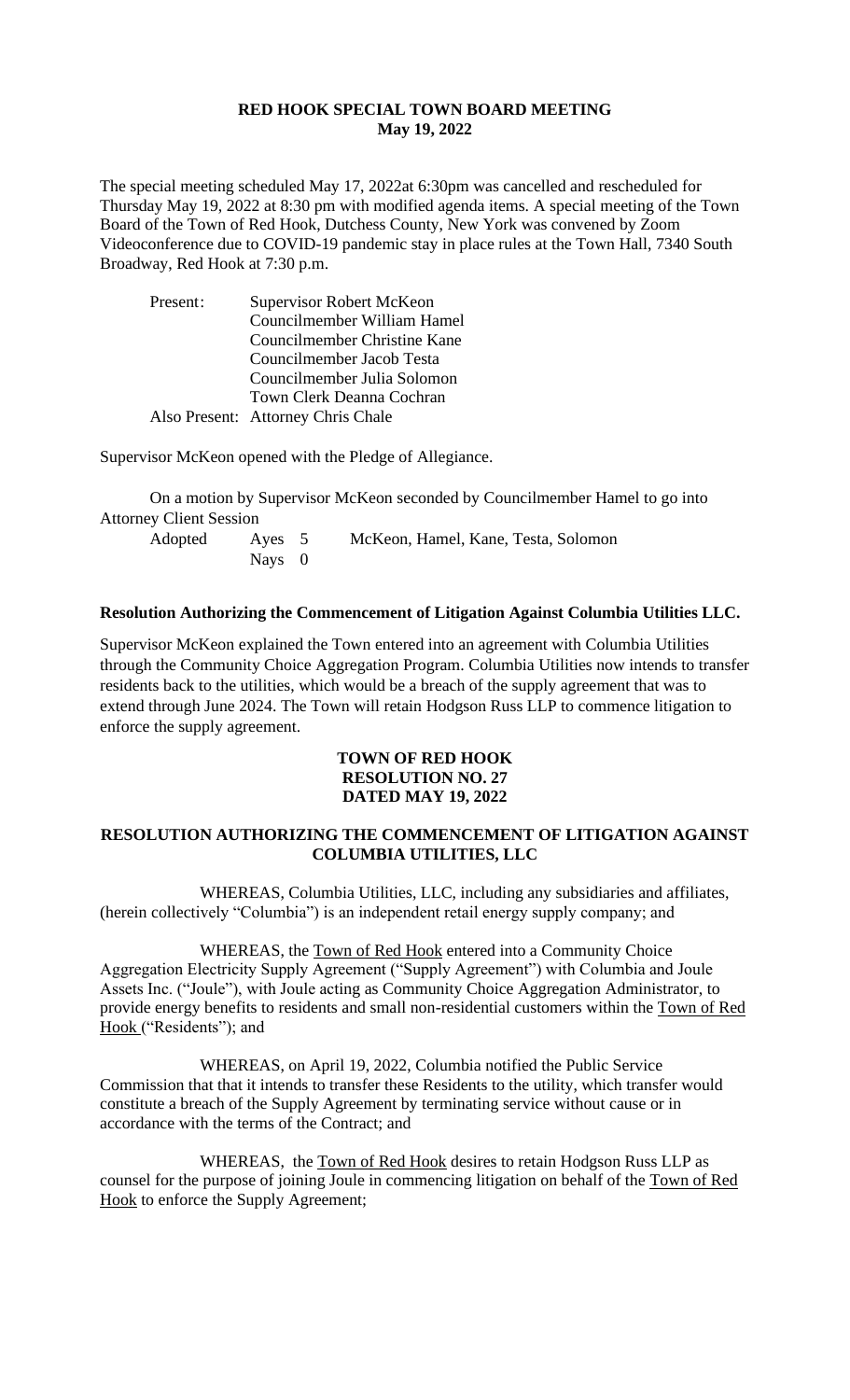### **NOW THEREFORE, BE IT RESOLVED** by the Town of Red Hook that:

Commencement and prosecution of a civil action against Columbia, and any other appropriate party, for the purpose of enforcing the Supply Agreement and protecting the interests of the Residents, including but not limited to preventing any breach, and/or recovery of damages from any responsible party on behalf of the Town/City/Village and its residents and small nonresidential customers, is hereby authorized and approved.

The Supervisor and staff are authorized to take all appropriate steps to support the successful prosecution of the proceeding.

The retention of Hodgson Russ LLP as outside counsel is hereby authorized for the purpose of commencing and prosecuting this action. Nothing in this Resolution authorizes the expenditure of funds for such purpose.

This Resolution shall be effective immediately upon its adoption.

# EXTRACT OF MINUTES

A special meeting of the Town Board of the Town of Red Hook, Dutchess County, New York was convened in public session on May 19, 2022 at 8:30 p.m., local time via videoconference and/or teleconference pursuant to NYS Laws Ch. 56 of 2022 and Executive Order 11, as amended. A live transmission was available to the public as described in the notice of meeting attached hereto. The meeting was recorded, and a full transcript is required to be prepared to the extent required by such law.

The meeting was called to order by Supervisor Robert McKeon, and, upon roll being called, the following members were: (Note: Where members are marked Present, specify whether In Person at the Town Hall, 7340 South Broadway, Red Hook, NY, via Videoconference, or via Teleconference.)

|                                 | Present             | Absent |
|---------------------------------|---------------------|--------|
| <b>Supervisor Robert McKeon</b> | Via Videoconference |        |
| Councilmember William Hamel     | Via Videoconference |        |
| Councilmember Christine Kane    | Via Videoconference |        |
| Councilmember Julia Solomon     | Via Videoconference |        |
| Councilmember Jacob Testa       | Via Videoconference |        |

The following persons were ALSO PRESENT:

Christine M. Chale, Esq., Attorney for the Town, via Videoconference

The following resolution was offered by Supervisor McKeon, seconded by Councilmember Kane, to wit;

### **TOWN OF RED HOOK RESOLUTION NO. 27 DATED MAY 19, 2022**

# **RESOLUTION AUTHORIZING THE COMMENCEMENT OF LITIGATION AGAINST COLUMBIA UTILITIES, LLC**

The question of the adoption of the foregoing resolution was duly put to vote on a roll call, which resulted as follows:

| Supervisor Robert McKeon     | <b>VOTING Aye</b> |
|------------------------------|-------------------|
| Councilmember William Hamel  | VOTING Aye        |
| Councilmember Christine Kane | <b>VOTING Aye</b> |
| Councilmember Jacob Testa    | VOTING Aye        |
| Councilmember Julia Solomon  | <b>VOTING Aye</b> |

The foregoing resolution was thereupon declared duly adopted.